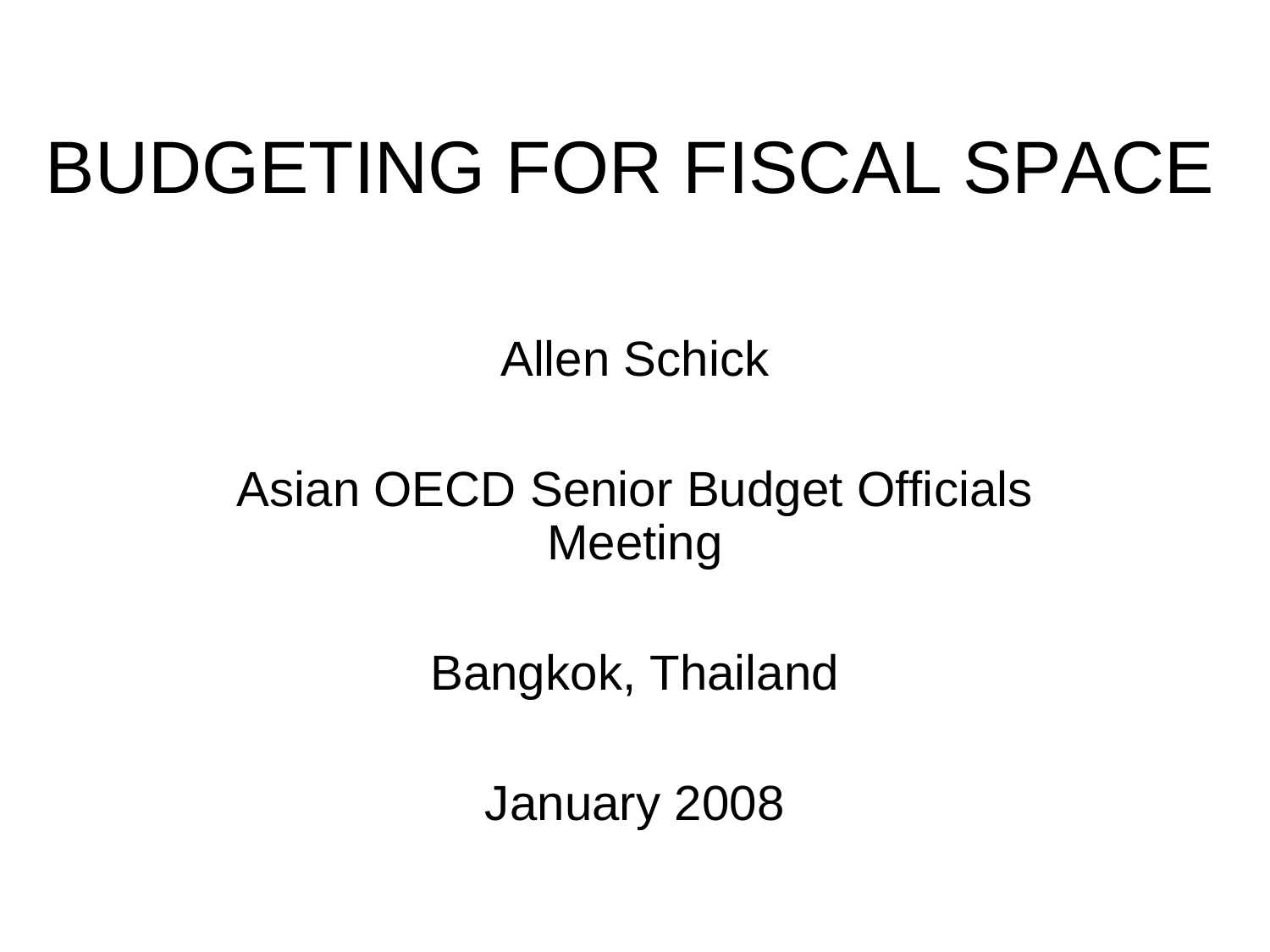## Alternative Concepts of Fiscal Space

#### **Sustainability**

The availability of budgetary room that allows a government to provide resources for a desired purpose without any prejudice to the sustainability of a government's financial position.

*Peter Heller, IMF 2005*

#### **Development**

The financing that is available to government as a result of concrete policy actions for enhancing resource mobilization, and the reforms necessary to secure the enabling governance, institutional, and economic environment for these policy actions to be effective for a specific set of development objectives.

*Rathin Roy and others, UNDP 2007*

#### **Budgeting**

The money available for policy initiatives within an annual or medium-term budget framework.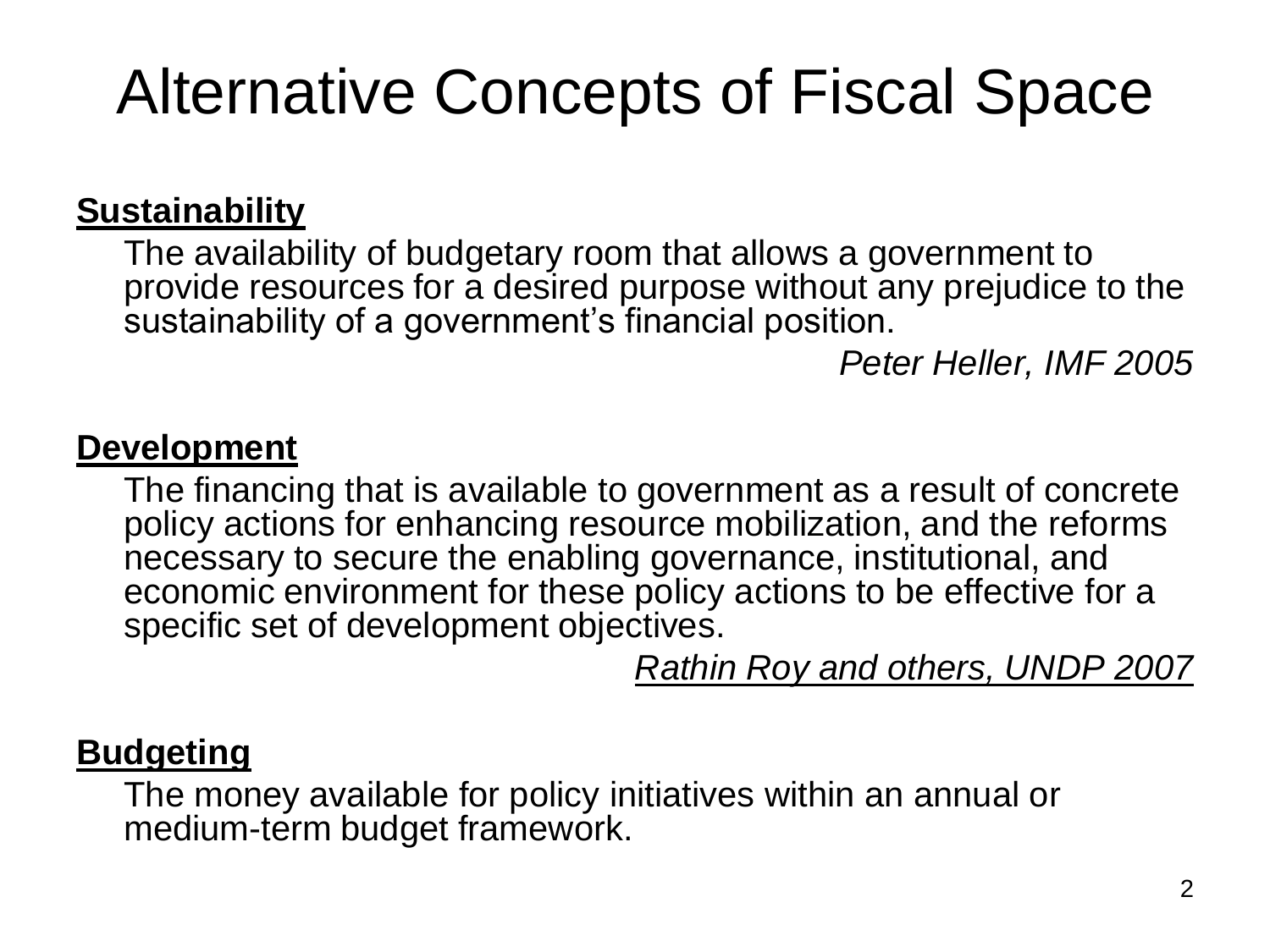## How the Fiscal Space Concept is Applied

## **All Countries**

To measure the money available for policy innovation consistent with medium to long term fiscal sustainability

#### **Low Income Countries**

To assess the opportunity for additional spending to promote development, thereby stimulating future economic growth and increases in government revenue

#### **Middle Income/Developmental Countries**

To promote rapid development without undue risk to the government's future fiscal position

#### **Highly Developed Countries**

To assess the resources available for allocation through annual or medium-term budget decisions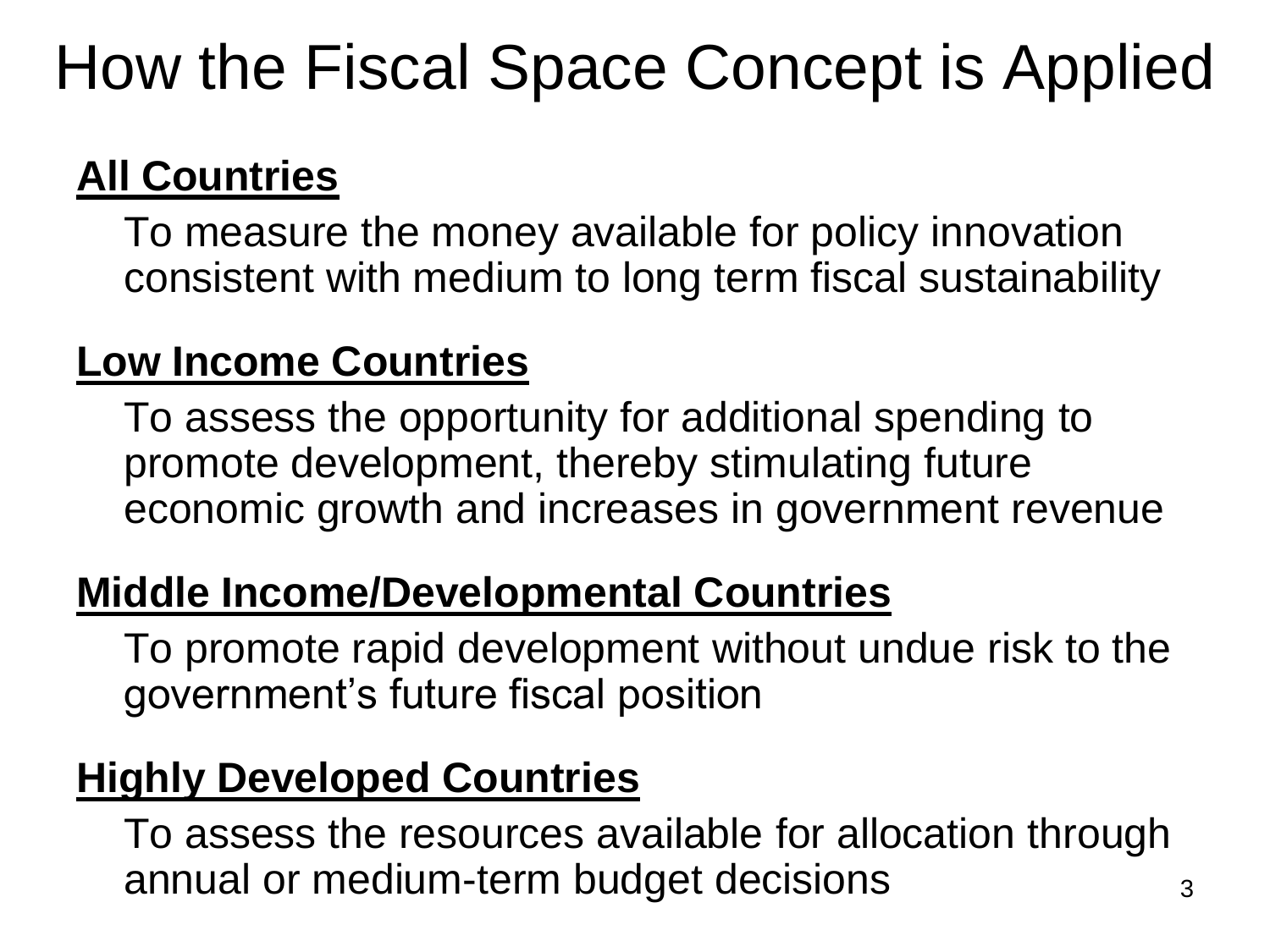### Fiscal Space has Different Meanings to Countries at Different Stages of Development

#### **Low Income Countries**

- The key question is how to create fiscal space for countries that have inadequate tax bases, chronic financial imbalances, and compelling need to invest in human and physical resources
- The concept of fiscal space was devised in response to discredited policies of international organizations that required poor countries to adopt austerity programs when they faced economic stress
- Fiscal space justifies policies that may worsen current financial imbalances but would promote growth and thereby enlarge the future scope of public expenditure

#### **Developed Countries**

- The key question is how to rationally allocate the space that is available through economic growth, revenue policy and savings
- The opportunity to enlarge future space through growth-stimulating budget policies is limited

#### **Middle-Income Countries**

- The opportunity to create fiscal space depends on variables such as the tax revenue/GDP ratio, spending on infrastructure and other investment, and budget rigidity
- 4 • These variables differ greatly among middle-income countries, and so too does their capacity to create space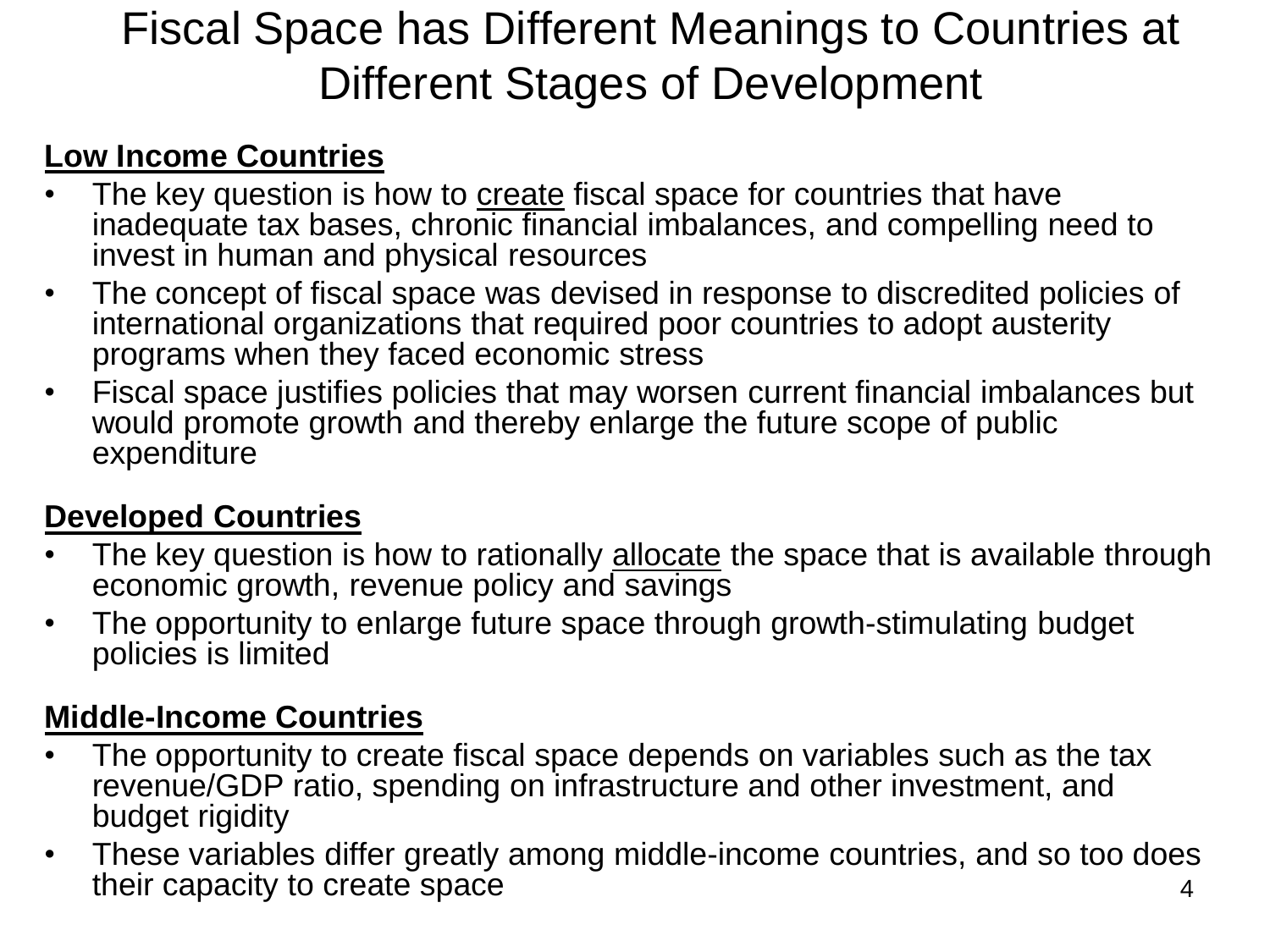## Fiscal Policy for Growth

- Growth-promoting fiscal policy in developed countries generally is counter-cyclical, and focused on remedying short-term economic weakness
	- In poor countries, economic weakness may generate a procyclical response under pressure from international organizations (stabilization) or capital markets (lack of funds)
- Many developed countries recognize that investment in human and physical capital and increased savings can raise the long-term potential of the economy
	- Many poor countries under spend on investment and have inadequate savings, leading to deterioration of long-term growth potential
- Recent work by the World Bank and IMF have suggested that some poor countries would benefit from fiscal policy that emphasizes both stabilization and growth
	- But case studies of various countries suggest that inadequate investment/savings is not a hindrance to growth in all countries
- Fiscal policy for growth must be country specific and take account of existing impediments to growth
	- It must also take account of whether there would be payback from additional expenditure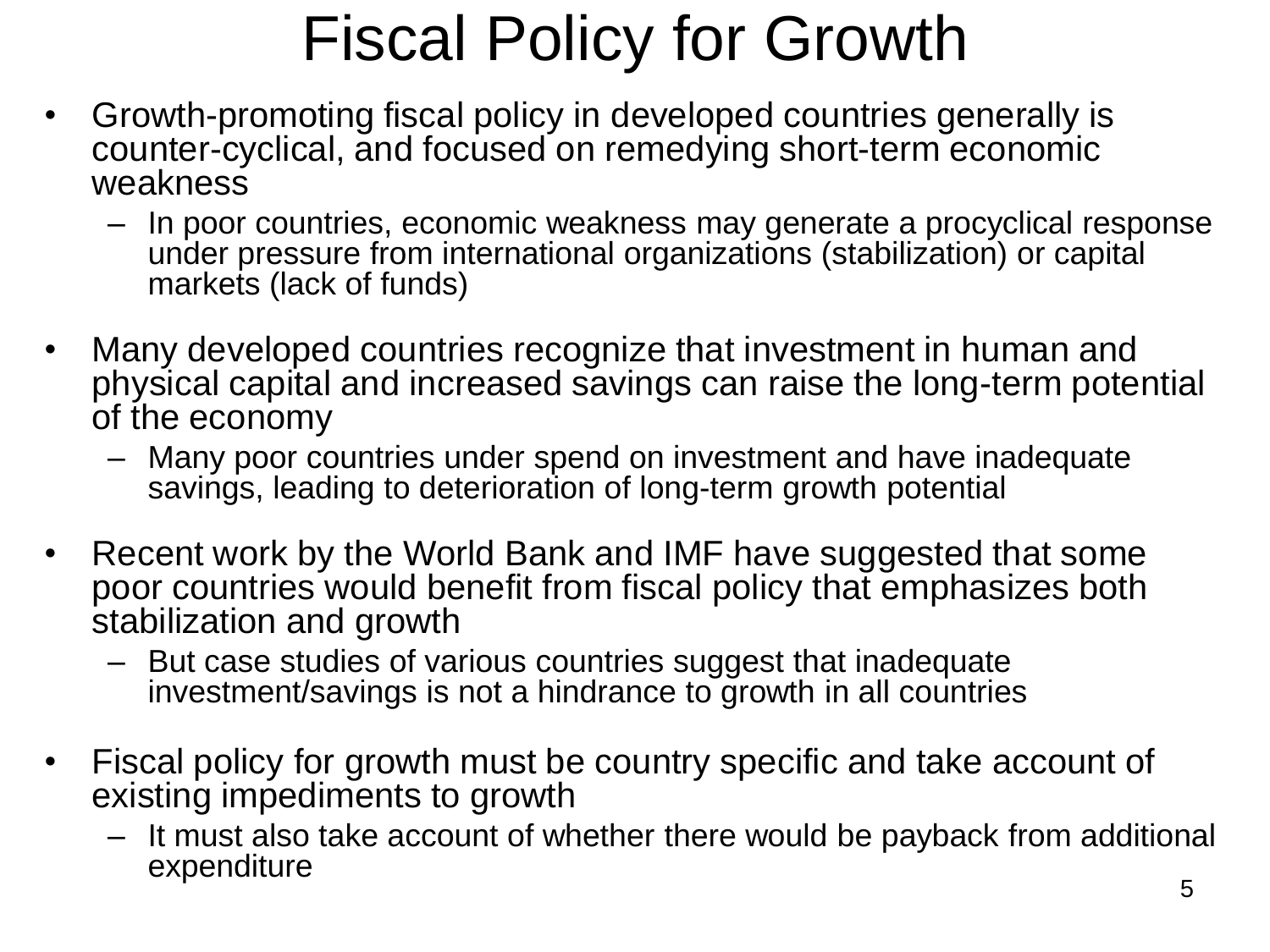## Budgeting is the Process of Allocating Fiscal Space

- The fiscal space concept is based on what budget makers actually do when they allocate money.
	- It makes few changes in the practice of budgeting.
- It recognizes that budgeting is inherently incremental, allocating resources that are available for policy initiatives.
	- Although the budget covers all expenditures, decisions are made at the margin.
- If there were no fiscal space, there would be no need for budgeting.
	- Government could continue what it did the previous year without all the stresses of budgeting.
- The fiscal space concept adds a medium or longer term dimension to budgeting.
	- It requires consideration of how future space would be impacted by current decisions.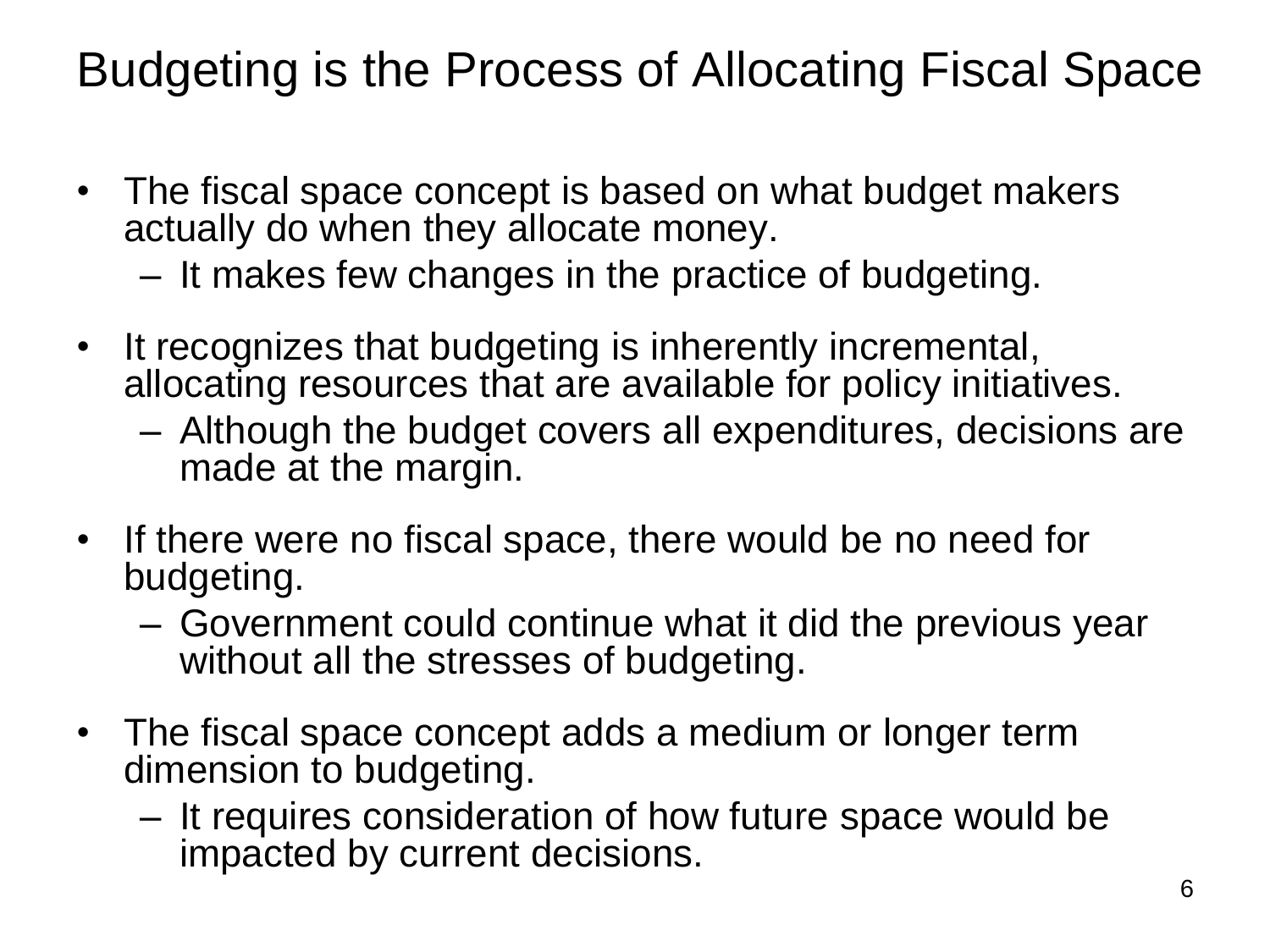## Incremental Budgeting and Fiscal Space

- Major reforms during the past half century attempted to uproot budgetary incrementalism
	- The fundamental aim was that existing and proposed programs should compete on an equal footing for limited resources
- Zero-based budgeting was the most far-reaching effort to uproot incrementalism
	- As applied, ZBB was more a form of marginal analysis
- Incrementalism has triumphed in every country
	- Incrementalism has survived because it reduces conflict and eases the task of compiling the budget
- Incremental budgeting focuses on allocating additional resources and marginal reallocations in ongoing programs
	- Over time, incremental budgeting does accumulate to major changes in government policy
- MTEF has the potential to institutionalize incremental budgeting
	- This explains why MTEF, in contrast to previous reforms, has been successful
- The starting point for budget decisions in the MTEF is the baseline (or estimates)
	- The baseline projects future budgets assuming no change in current policy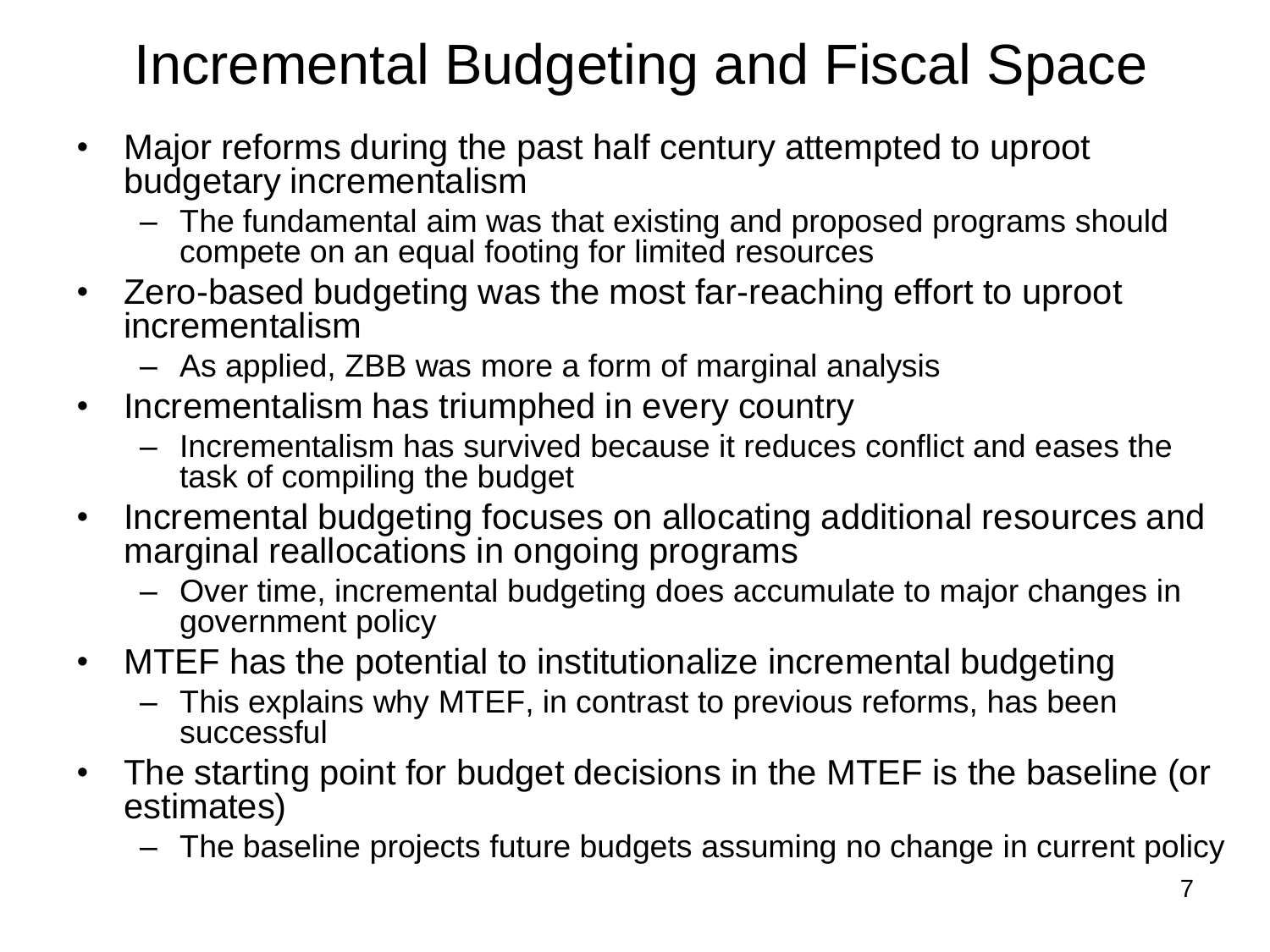#### Fiscal Space is Measured in Terms of Fiscal Sustainability

- In assessing "room" for policy initiatives, it is necessary to consider the long-term impact of additional expenditure, not only whether space is available in the annual budget
- In the absence of a medium-to-long-term horizon, politicians may take actions that deprive future governments of fiscal space
- The critical question is whether creating space (low-income countries) or spending space (high-income countries) will impair the long term sustainability of public finance
- Governments can measure space and sustainability by projecting future conditions or by estimating the present value of future conditions
- Baseline projections can be extended to the long-term, using methods similar to those applied in MTEF
- Discounting entails measuring the current fiscal balance by estimating the present value of future revenues and expenditures
- 8 • Measuring sustainability is especially important when low-income countries debt finance spending increases in the expectation that doing so will create future fiscal space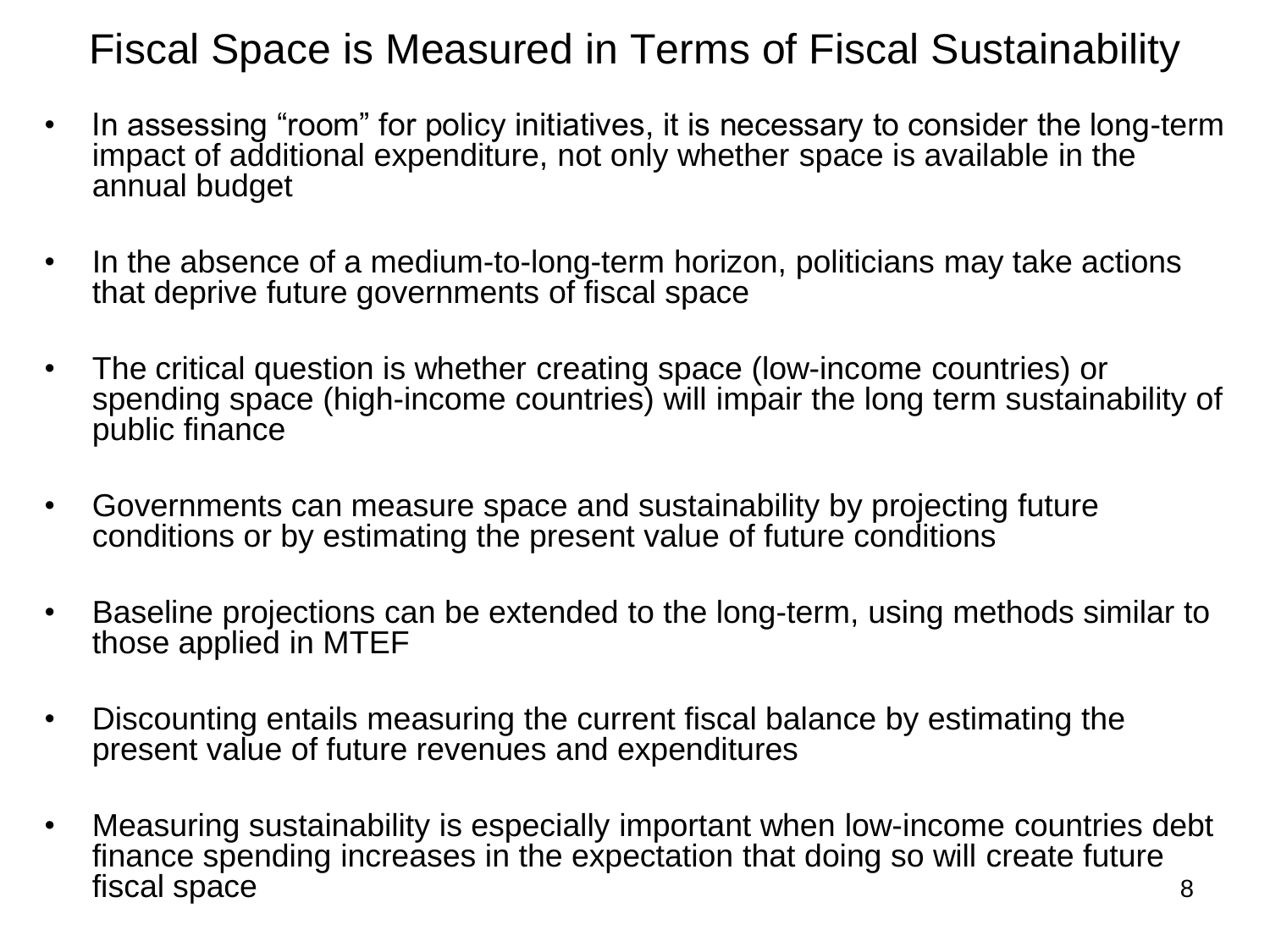## The Shrinkage of Fiscal Space in Developed Countries

- Fiscal rules that constrain budget aggregates
	- The potency of fiscal rules depends on how they are enforced
- Political resistance to tax increases
	- The recent trend in most developed countries has been to reduce taxes
- Baseline projections protect existing programs and built-in increases
	- This tendency is strongest when the baseline is adjusted for projected price changes
- Growth of entitlements and other mandatory spending
	- In many countries, expenditures are more rigid than in the past
- Demographic trends compel government to spend more on pensions and health care
	- The problem is greatest in countries that do not prefund future obligations
- The spread of fiscal decentralization
	- This trend requires central governments to transfer a large portion of revenue to subnational governments
- Ad hoc budget decisions
	- Political pressures and other factors now impel governments to allocate money yearround, not only during budget season